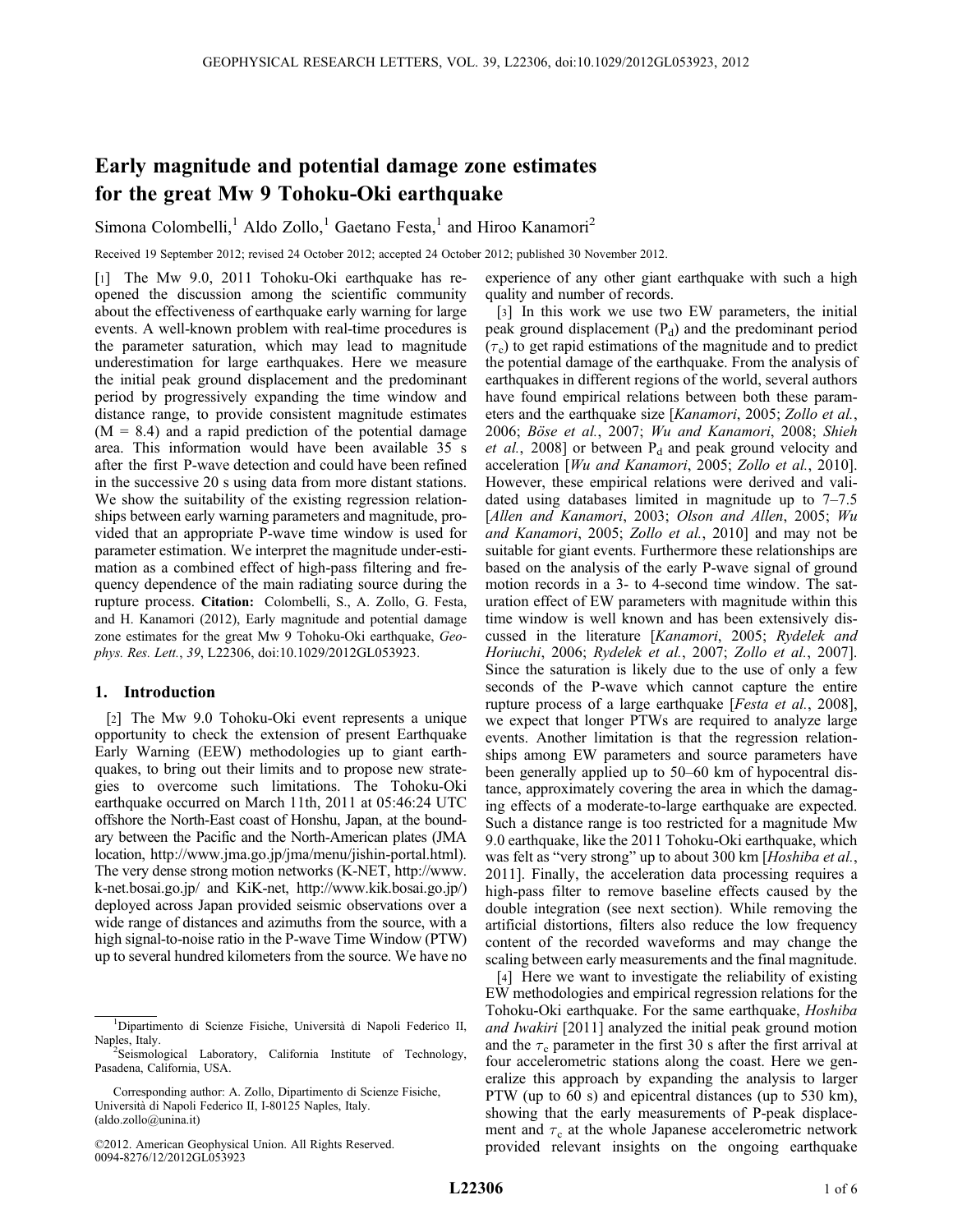

Figure 1. Data. (a) Example of acceleration waveforms arranged as a function of distance with respect to the closest station, MYG011 (represented through a larger size triangle); the approximate theoretical P (solid line) and S-waves (dashed line) arrival times are also shown. (b) Distribution of Kik-Net and K-NET stations (gray triangles) used in this work. The JMA earthquake location is represented through a black star.

rupture process and reliable estimations of the potential damage area.

## 2. Preliminary Analysis

[5] We analyzed 546, 3-component strong motion accelerometer records for the Tohoku-Oki earthquake, in the distance range between 120 and 530 km from the epicenter; waveforms were extracted from the KiK-net and K-NET databases. Figure 1 shows a sample of waveforms (Figure 1a) and the distribution of selected stations (Figure 1b). We measured the initial peak displacement,  $P_{d}$ , and the predominant period,  $\tau_c$ , after single and double integration to get velocity and displacement, respectively. For real-time applications a causal 2-pole Butterworth, high-pass filter with a cut-off frequency of 0.075 Hz is usually applied to remove undesired long-period trends and baselines introduced by double integration [*Boore et al.*, 2002]. Zollo et al. [2010] have shown that this cut-off frequency preserves a scaling of the EW parameters with magnitude in a broad range (4 <  $M < 7$ ). This frequency is lower or comparable to the corner frequency of any seismic event in the analyzed magnitude range, allowing to capture the low-frequency coherent radiation from the source. However, for giant earthquakes the expected corner frequency is significantly smaller than such a cut-off filtering frequency; a preliminary study is then required to evaluate the effect of high-pass filtering on the Tohoku-Oki records and of the expansion of the PTW.

[6] We tested 80 combinations of cut-off frequencies and PTWs, from 0.001 Hz to 0.07 Hz and from 3 to 30 s, respectively. To avoid the S-wave contamination while increasing the PTW we computed the theoretical S-wave arrival times and excluded from our analysis all the stations for which the estimated S-wave arrival occurred within the considered PTW. While expanding the PTW the closest

stations are hence excluded one by one during the analysis. Furthermore, in order to compare the average  $P_d$  values for different stations, these have to be corrected for the geometrical attenuation effect. Using an independent dataset of Japanese, Taiwan and Italian earthquakes (3552 records corresponding to 296 events in the range of magnitude  $4 <$  $M < 8.4$  and distance  $R < 200$ ) and through a linear regression analysis, we derived the coefficients of the following attenuation relationship:

$$
\log P_d = -3.59(\pm 0.09) + 0.73(\pm 0.09) \cdot M - 1.14(\pm 0.05) \cdot \log R
$$
  
(1)

where  $P_d$  is measured in centimeters, M is the magnitude and R is the hypocentral distance in kilometers. These coefficients were used to correct the displacement for the distance effect and to normalize all the measured values to a reference distance of 100 km. We then computed the average  $P_d$  and  $\tau_c$ values as a function of the cut-off frequency for different PTWs. Results are shown in Figures S1a and S1b in the auxiliary material. $<sup>1</sup>$  We found that both parameters vary with</sup> the cut-off frequency with a similar trend. Both  $P_d$  and  $\tau_c$ assume the largest values for small cut-off frequencies and large PTWs and their logarithm decreases almost linearly with the cut-off frequency for each considered PTW. This behavior suggests that, independently of the cut-off filtering frequency,  $log(\tau_c)$  [or  $log(P_d)$ ] may be used for estimating the magnitude, provided that proper scaling coefficients are determined from the data. For the sake of uniformity with the previous works and since the empirical relationships used in this work were obtained with a 0.075 Hz cut-off

<sup>&</sup>lt;sup>1</sup>Auxiliary materials are available in the HTML. doi:10.1029/ 2012GL053923.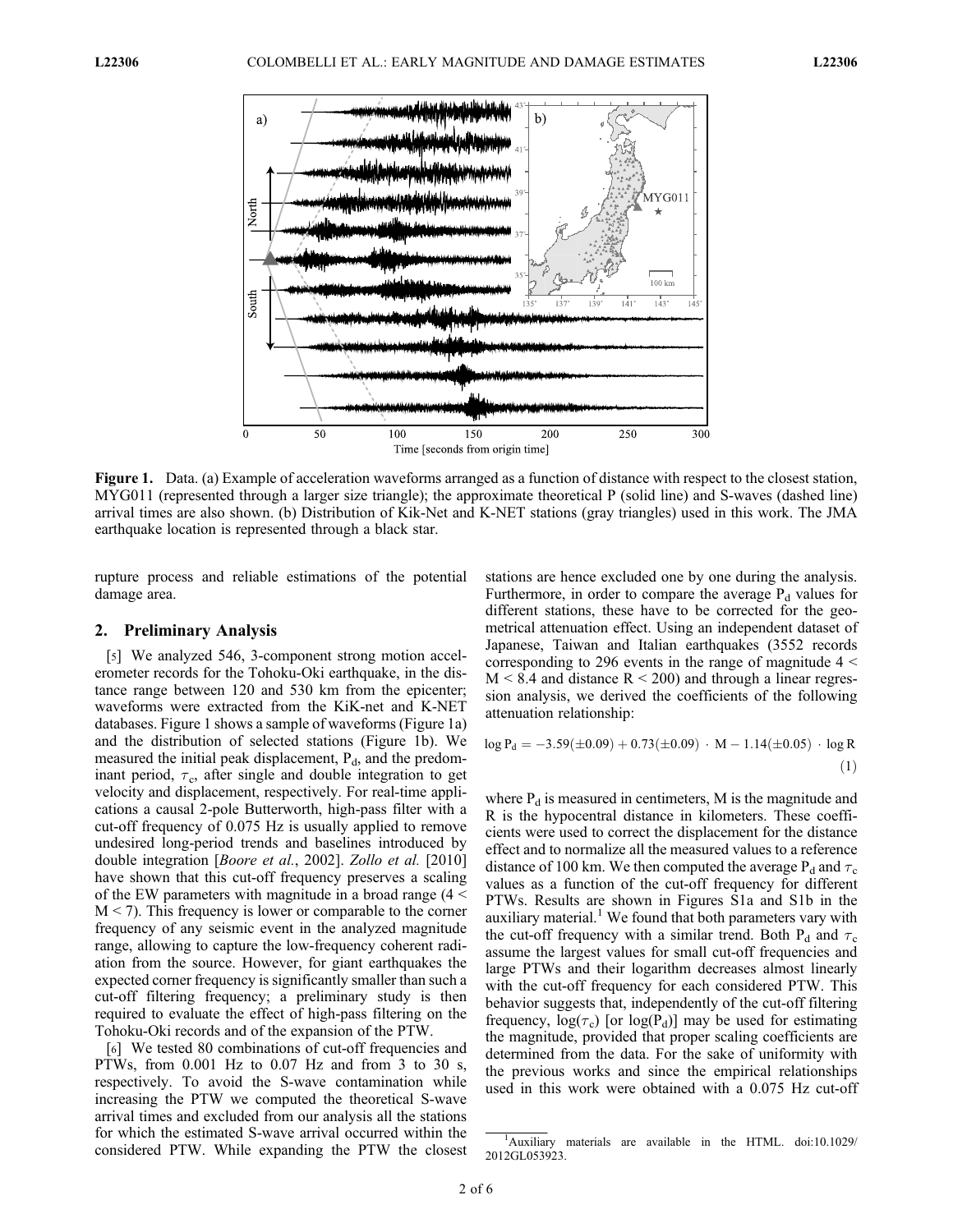frequency, we decided to maintain this value for the filtering operation.

## 3. Expanding the P-Wave Time Window: Evidence for Parameter Saturation

[7] We measured the EW parameters using different PTWs, from 3 to 60 s for all the available records, using the procedure discussed above. Our aim is to understand whether the problem of magnitude underestimation due to parameter saturation may be overcome using appropriate PTWs and if the empirical regression relations relating EW parameters and magnitude are still valid for this event. The saturation effect on  $P_d$  and  $\tau_c$  measurements in short PTWs is well evident from data. Figures 2a and 2b show the mean value and standard deviation of  $P_d$  and  $\tau_c$  within progressively increasing time windows measured after the first



P-arrival. We again exclude data possibly contaminated by the S-wave arrival and correct  $P_d$  estimates for the distance, according to equation (1). As for the peak displacement (Figure 2a), it regularly increases with PTW, reaching a plateau at about 25–30 s, this corresponding to hypocentral distances greater than 240 km. From equation (1), the mean value of magnitude for PTW  $\geq$  30 s is M = 8.4  $\pm$  0.2. The average period,  $\tau_c$ , (Figure 2b) shows a similar behavior although the errors on measurements at each PTW are much larger than those found for  $P_d$ . The average  $\tau_c$  increases with PTW and becomes constant after 25–30 s at a mean value which again corresponds to  $M = 8.4 \pm 0.2$  according to the  $\tau_c$  vs. Mw relationship [Zollo et al., 2010]. In both plots, error bars represent the standard deviation associated with each value; they depend on the scatter of the measurements but also on the number of observations, which decreases with increasing PTW. The final values of magnitude estimated from  $P_d$  and  $\tau_c$  are consistent within error bars, suggesting that more robust estimations can be obtained by the combined use of amplitude and period parameters.

## 4. Real-Time Analysis

[8] The available PTW at each time step and recording site depends on the P-wave propagation and on the apparent velocity through the seismic network. To use our approach in real-time EW applications, we reordered  $P_d$  and  $\tau_c$  measurements as a function of time from the event Origin Time (OT), as it is usually done in EW systems. We maintained the idea of the expanding PTW and, at the same time, we considered the delayed P-wave arrival time as a function of distance. In the previous analysis we used the same PTW for all the stations; here, instead, we use the maximum PTW available for each triggered station, i.e., the time interval between the observed P-wave arrival time and the theoretical S-wave arrival time. In this way all the stations contribute to the measurement, with shorter PTWs for nearby stations and longer PTWs for more distant stations. Results obtained

**Figure 2.** Average values of (a)  $P_d$  and (b)  $\tau_c$  as a function of the P-wave Time Window used. Error bars are computed as the standard deviation associated to each value; the gray number close to each point represents the number of stations used for each considered time window. Both parameter exhibit saturation when a 25–30 s PTW is used: the final saturation level (PTW  $\geq$  30 s) is shown by the gray dashed lines. Real-time evolution of (c)  $P_d$  and (d)  $\tau_c$  as a function of time from the origin time. In each plot, gray circles represent the standard average values while triangles are the result of the weighted average computation. Each weight is proportional to the square of the PTW, so that the longer the available record, the more relevant the contribution to the computation. For each plot, the corresponding magnitude scale is also represented; this has been derived based on the coefficients of equation (1) and on the  $\tau_c$  vs. M relationship determined by *Zollo et al.* [2010]. (e) Comparison of our evolutionary magnitude estimation with the warning issued by the JMA agency and with the magnitude estimates from 1 Hz GPS data [*Wright et al.*, 2012]. The timeline also shows when our magnitude estimates would have been available relative to the arrival of S-waves and of the strongest shaking (labeled as "PGV in Sendai") along the coast.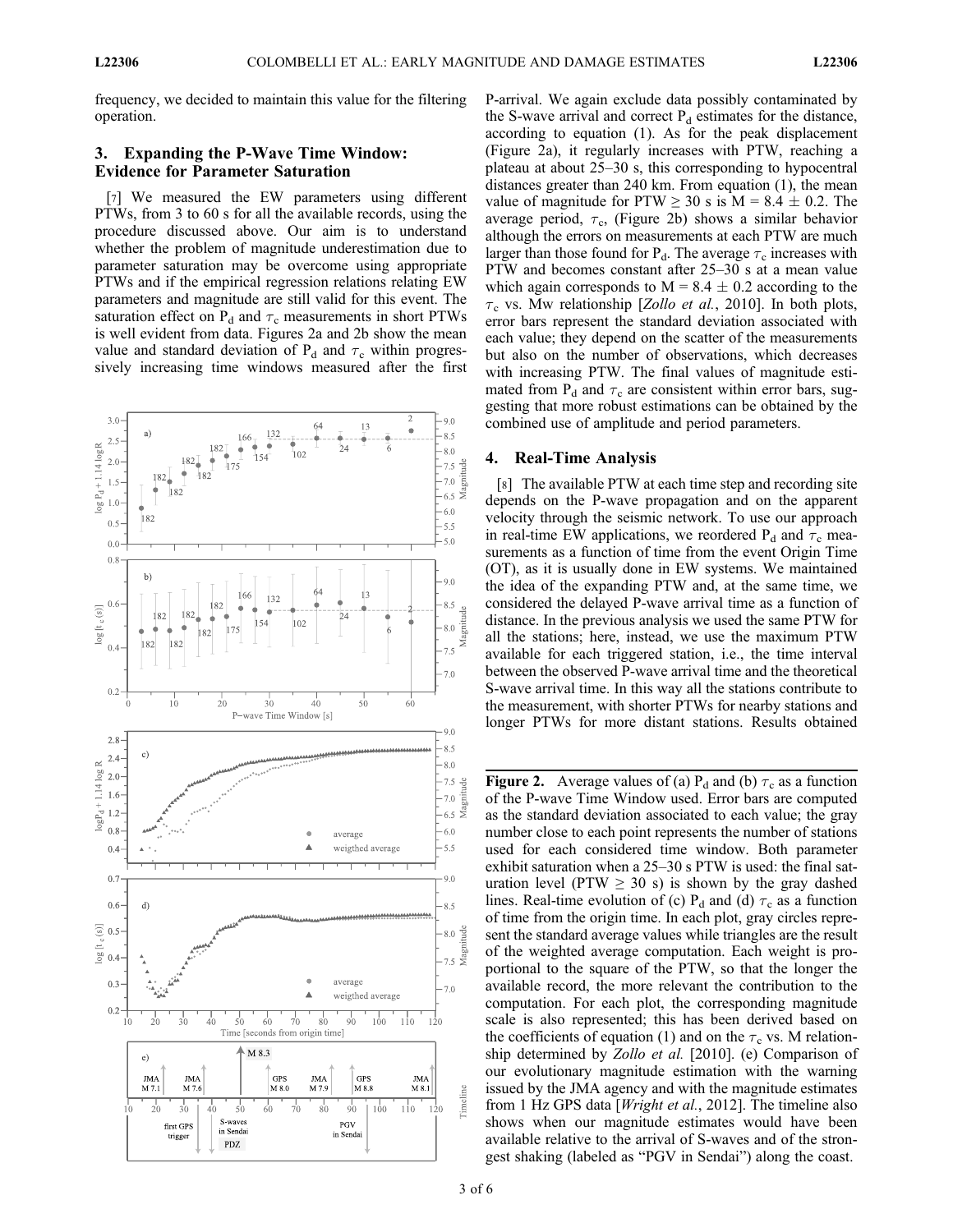

**Figure 3.** Comparison between (a) the real Instrumental Intensity ( $I_{MM}$ ) distribution and the predicted  $P_d$  distribution that would have been available (b) 40 and (c) 60 s after the OT. The Instrumental Intensity distribution (Figure 3a) has been obtained from the observed Peak Ground Velocity at all the available stations, using the conversion table of Wald et al. [1999]. Figures 3b and 3c show the distribution  $P_d$  values, obtained after interpolating measured and predicted initial displacement values. The color transition from light blue to red represents the  $P_d = 0.2$  cm isoline, which corresponds to a  $I_{MM}$  = 7, based on the scaling relationship of equation (1) in *Zollo et al.* [2010]. The available stations at each time are plotted with red and blue triangles, based on the local alert level.

from this analysis are plotted in Figures 2c and 2d (gray circles) and show that the general trend of average  $P_d$  and  $\tau_c$ is similar to that of Figures 2a and 2b, both parameters providing evidence for saturation around 50 s from OT. A possible risk when averaging values resulting from windows with different lengths is that stations with short PTWs can provide a magnitude underestimation affecting the mean value. In order to reduce this effect, at each considered time step we computed weighted averages of  $P_d$  and  $\tau_c$ , with a weight proportional to the square of the window length (dark triangles in Figures 2c and 2d). With this approach we found a significant increase of the initial average values of  $P_d$ , while the effect is less evident on  $\tau_c$ , being probably hidden by the intrinsic larger variability of this parameter. In both cases, however, the final average magnitude values are consistent with the results of the previous analysis (Figures 2a and 2b).

[9] Beyond the real-time magnitude estimation another relevant goal of an EEW system is the rapid identification of the Potentially Damaged Zone (PDZ) and prompt broadcasting of a warning in the highest vulnerable areas before the arrival of the strongest shaking, so that security actions can be rapidly activated (i.e., automatic shut down of pipeline and gas line, …). Following the same methodology as described in Colombelli et al. [2012], and using the empirical scaling relationship of Zollo et al. [2010] (equation (4)), we estimated the  $P_d$  distribution for the whole territory of Japan, by interpolating the observed  $P_d$  values at close-in stations and the predicted  $P_d$  values at more distant sites. In Figure 3 we compare the Instrumental Intensity  $(I_{MM})$  distribution (Figure 3a) with the predicted  $P_d$  distribution that would have been available 40 (Figure 3b) and 60 s (Figure 3c) after the OT. The Instrumental Intensity

distribution (Figure 3a) has been obtained from the observed Peak Ground Velocity at all the available stations, using the conversion table of Wald et al. [1999]. In Figure 3b and 3c, the stations for which measured values of P<sub>d</sub> and  $\tau_c$  are available are plotted with red and blue triangles; the color represents the local alert level that would have been assigned to each recording site, following the scheme proposed by Zollo et al. [2010]. The alert levels can be interpreted in terms of potential damaging effects nearby the recording station and far away from it. For instance, an alert level 3 corresponds to an earthquake likely to have a large size and to be located close to the recording site, thus a high level of damage is expected both nearby and far away from the station. The PDZ of Figure 3b is fairly consistent with the area where the highest intensity values are observed (i.e.,  $I_{MM}$ ) 7, red contour line). Although the first reliable mapping of the  $P_d$  distribution is available 40 s after OT, the local alert levels at the coastal stations are available well before (two alert level 3 at the closest stations are available 25 s after the OT); this information can be used to issue a warning, despite the magnitude estimation has not yet reached its final value. A stable  $P_d$  distribution is finally available later in time, around 60 s after OT (Figure 3c). However, in the southern part of Japan (Tokyo region) the intensity values are not well reproduced, probably due to a significant contribution of the late peak arrivals radiated by the late activated asperities located southward the epicenter, and which mostly affected this area.

#### 5. Discussion and Conclusive Remarks

[10] Although the complexity of the rupture process for large earthquakes has not yet been fully understood, the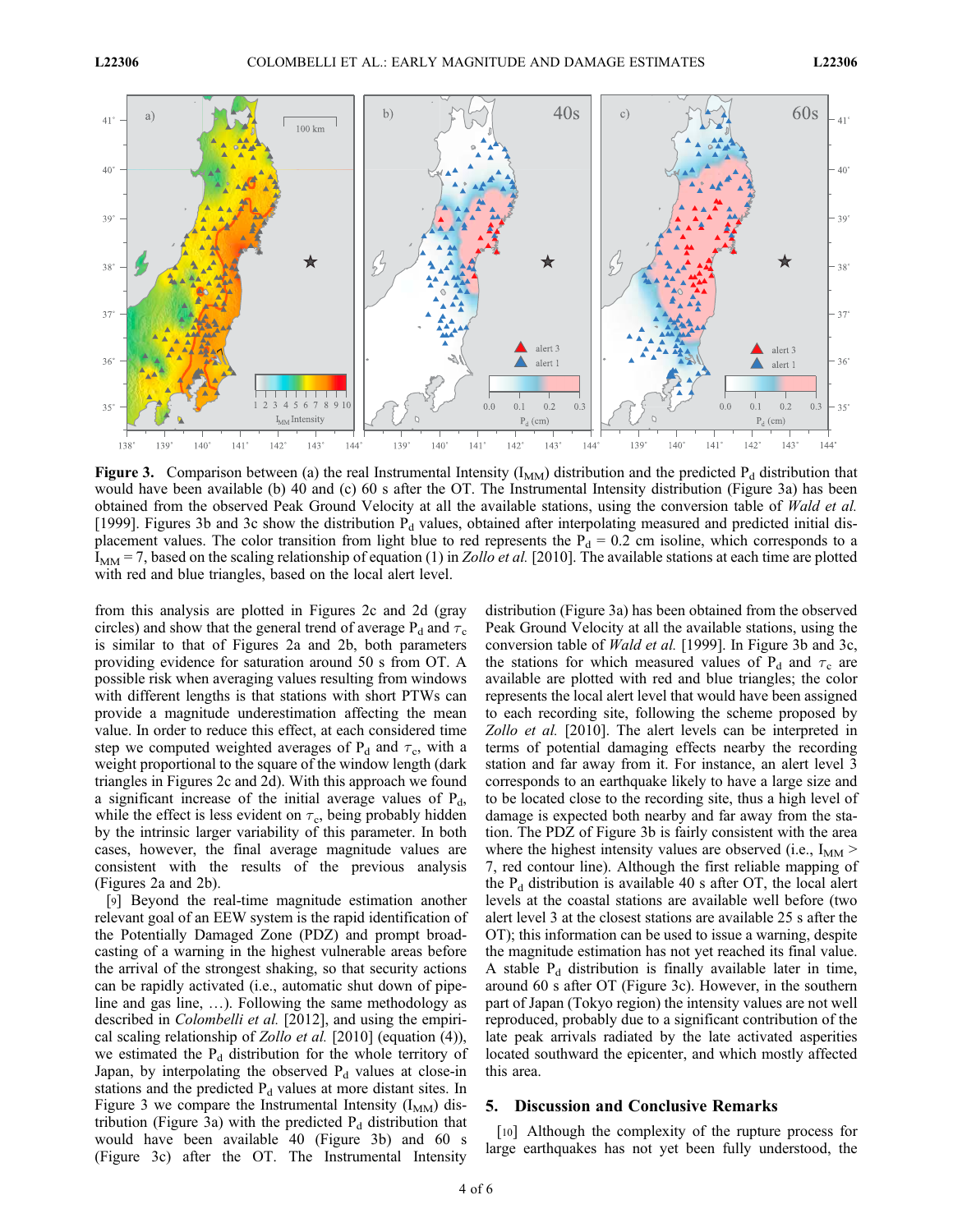application of EW methodologies to the Tohoku-Oki strong motion records can represent a useful tool to reveal new insights into the very delicate issue of early magnitude estimation for large earthquakes and the prediction of the potential damage area while the rupture process is still ongoing. The analysis performed in this work provided relevant implications for both the physical properties of the seismic source and the more practical aspects related to the implementation of real-time EW methodologies for large events.

[11] As for the first aspect, the evolutionary estimation of  $P_d$  and  $\tau_c$  as a function of the PTW showed that the existing methodologies and regression relationships commonly used for EW applications can be extended even to this large earthquake, provided that appropriate time and distance windows are selected for the measurements. We found that  $P_d$  and  $\tau_c$  are indeed largely underestimated when a small PTW (a few seconds) is used while stable and consistent values are obtained for PTW exceeding 25–30 s. It has to be noted that, although the average values are well consistent, the strong variability of  $\tau_c$  makes the uncertainties on this parameter at each PTW much larger than those on  $P_d$ . The scaling between these two EW parameters and the magnitude remains the same as for  $M < 7$  earthquakes, allowing for a correct real-time evaluation of the event size.

[12] This study extends the analysis of *Hoshiba and* Iwakiri [2011], by overcoming the limitation owing to the use of the closest four accelerometric stations along the coast (at a maximum epicentral distance of 164 km). For such stations the S-waves are expected to arrive within the selected 30 s time window and their inclusion within the PTW may introduce a significant bias in magnitude estimations because of a different scaling between magnitude and early warning parameters for P- and S-waves [Zollo et al., 2006]. Furthermore, the limited distance range analyzed by Hoshiba and Iwakiri [2011] is expected to provide a partial image of the ongoing source process, whose full investigation requires broader time and distance/azimuth ranges. We came to the conclusion that both  $P_d$  and  $\tau_c$  estimate an earthquake magnitude  $M > 8$  when using large PTWs (>25 s), although uncertainties in magnitude estimation from  $P_d$  ( $\sim$ 0.3) are significantly smaller than the uncertainties from  $\tau_c$  (~1.0).

[13] As for the magnitude estimation of Tohoku-Oki earthquake  $P_d$  and  $\tau_c$  exhibit a saturation effect and provide a magnitude estimation of  $M = 8.4$ . Since the final earthquake magnitude is Mw 9.0, does this smaller value reflect the magnitude of the early portion of the event or is it an artifact due to uncertainties in the empirical regression laws and/or to measurement procedures? Kinematic inversions for this earthquake have shown a complex frequency dependent rupture history, with asperities radiating energy with different frequency content at different locations [Meng et al., 2011]. The moment rate function [Lee et al., 2011] can be used as a proxy for the far-field P-wave displacement if the finite fault effects such as directivity and changes in the focal mechanism are neglected. The three principal peaks of the moment-rate function have been interpreted as different slip episodes which occurred on the plate boundary interface. The first one occurred near the hypocentral area, the second in the shallower part of the plate boundary interface close to the trench and the last one in the southern part of the fault [Ide et al., 2011; Koketsu et al., 2011; Maercklin et al.,

2012]. The duration of the three episodes is different, with the longest one lasting 50–80 s. The saturation observed in the  $P_d$  vs. PTW plot (Figures 2a and 2b) beyond 30 s probably corresponds to the end of the first rupture episode. Since the second rupture episode appears to be deficient in high-frequency (>0.05 Hz) energy radiation [e.g., *Ishii*, 2011], we therefore suggest that the 0.075 Hz high-pass filter used for the evolutionary estimation of  $P_d$  and  $\tau_c$  captured the energy from the first event while filtering out the prominent energy emitted from the second one, thus leading to a smaller magnitude, 8.4, when compared to the final earthquake size. However, consistency of  $P_d$  and  $\tau_c$ (Figures 2c and 2d) with the shape of moment rate time function of Lee et al. [2011] in the initial 30 s of rupture suggests that early warning parameters provide an evolutionary image of the ongoing fracture process.

[14] Despite of the final magnitude underestimation we note that, for the Tohoku-Oki earthquake, the high-pass filtering did not prevent a correct evaluation of the PDZ. The prediction of the PDZ becomes stable about 40 s after the OT. This study suggests that records at distances up to several hundred kilometers from the earthquake epicenter help in constraining the magnitude estimation obtained from near-source data. However, the maximum distance to be considered needs to be properly defined as a function of the signal-to-noise ratio, which decreases with epicentral distance and event size. Automatic selection of the proper PTW can be achieved, for example, by increasing the PTW until both  $P_d$  and  $\tau_c$  parameters stabilize, i.e., until no significant variations are observed. In order to account for the uncertainties on  $P_d$  and  $\tau_c$ , appropriate strategies to combine these two parameters could be adopted, such as Bayesian probabilistic approaches as proposed by *Lancieri and Zollo* [2008]). Furthermore, an initial location of the hypocenter is required, in order to correctly estimate the S-wave arrival time, and to exclude data at stations for which the S-waves are expected to arrive within the selected PTW.

[15] The proposed evolutionary approach based on gradually increasing PTWs provides, for the Tohoku-Oki earthquake, stable magnitude estimations within 45–50 s after the OT. The availability of real-time measurements of  $P_d$  and  $\tau_c$ at the closest stations allows for a rapid prediction of the expected ground motion at stations located far away from the source area and for a rapid estimation of the PDZ. Following the timeline of Figure 2e, this information would have been released approximately at the time of the S-wave arrival along the coast (Sendai area); however, since the Tohoku-Oki earthquake epicenter was about 120 km offshore, it took more than a minute before the strongest shaking arrived in the same area (labeled as "PGV in Sendai" along the timeline). Thus, longer PTWs would have not diminished the usefulness for early warning in that case.

[16] Finally, in Figure 2e we compare our evolutionary magnitude estimation to the warning issued by the JMA agency and to the estimation based on 1 Hz GPS data [from Wright et al., 2012]. We found that our magnitude estimation, although smaller than the final one, is significantly larger than early estimations provided by both JMA standard procedures and GPS data within the same time window.

<sup>[17]</sup> **Acknowledgments.** This work was financially supported by Dipartimento della Protezione Civile (DPC) through AMRA scarl within the research contracts REAC and RELUIS 2010–2013, and by EU-FP7 in the framework of project REAKT. We are grateful to Anthony Lomax